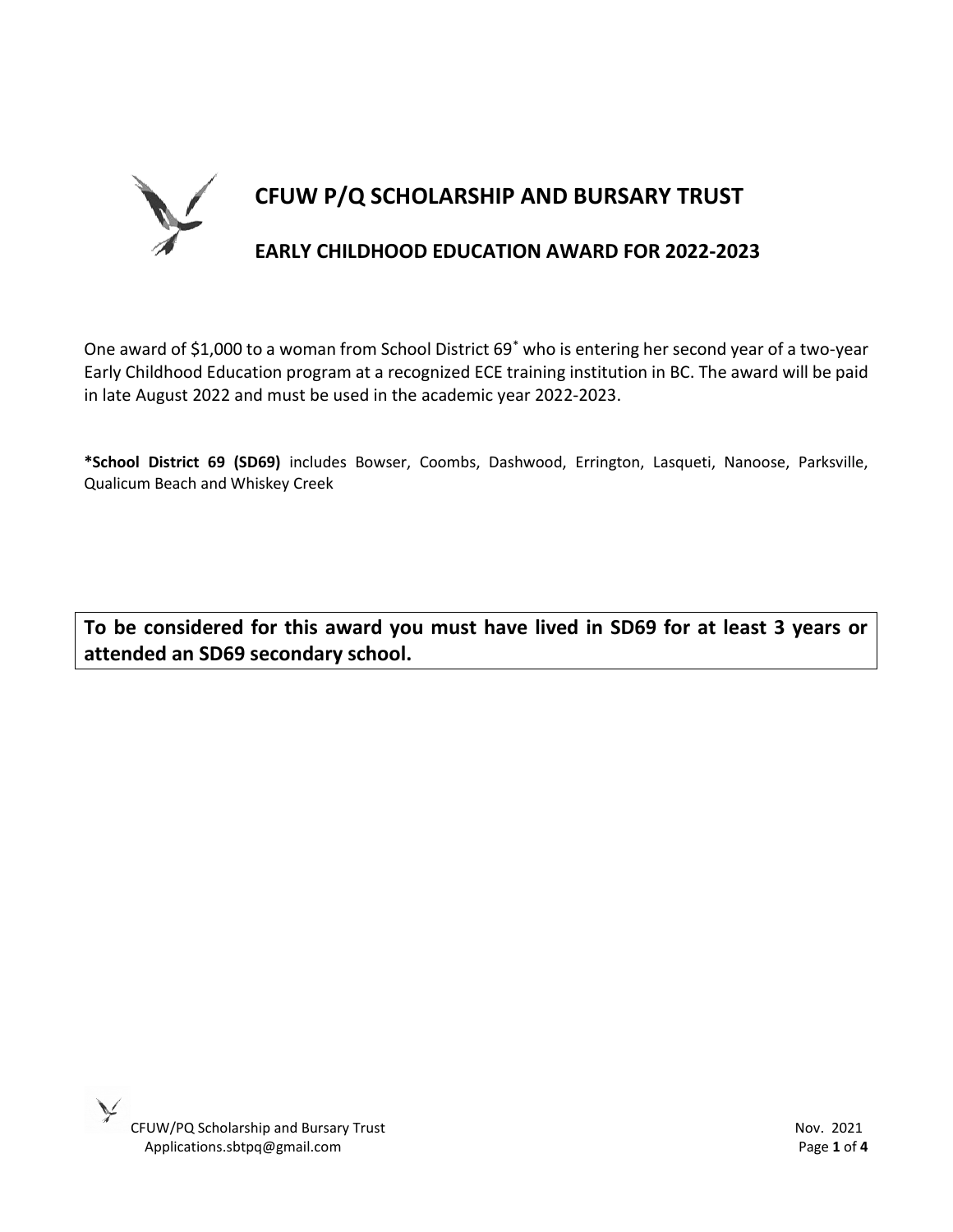# **APPLICATION FORM INSTRUCTIONS**

## **2022-2023 EARLY CHILDHOOD EDUCATION AWARD**

Each applicant must supply:

- $\checkmark$  A completed application form including the financial plan (pages 3 & 4 below).
- $\checkmark$  Appropriate transcripts.
- $\checkmark$  A copy of an acceptance letter from an ECE educational institution recognized in BC.
- $\checkmark$  A personal letter outlining reasons for making the application, academic and work experience, volunteer and/or community experience, education and career goals.

### **APPLICATIONS MUST BE SUBMITTED VIA E-MAIL IN pdf FORMAT**

## **E-Mail Address**

Scholarship and Bursary Trust [applications.sbtpq@gmail.com](mailto:applications.sbtpq@gmail.com)

### **The required documents must be received by June 1, 2022**

Applications will be evaluated on academic record, financial plan, role in the community/family and career goals and plans.

**Award winners** must inform The Scholarship and Bursary Trust of the name and address of their chosen ECE training institution and their student number so that the funds may be sent to the Registrar/Bursar.

**If for any reason a successful candidate does not pursue the program listed in the application, the Scholarship and Bursary Trust must be informed immediately.**

Decisions of the Scholarship and Bursary Trust are final.

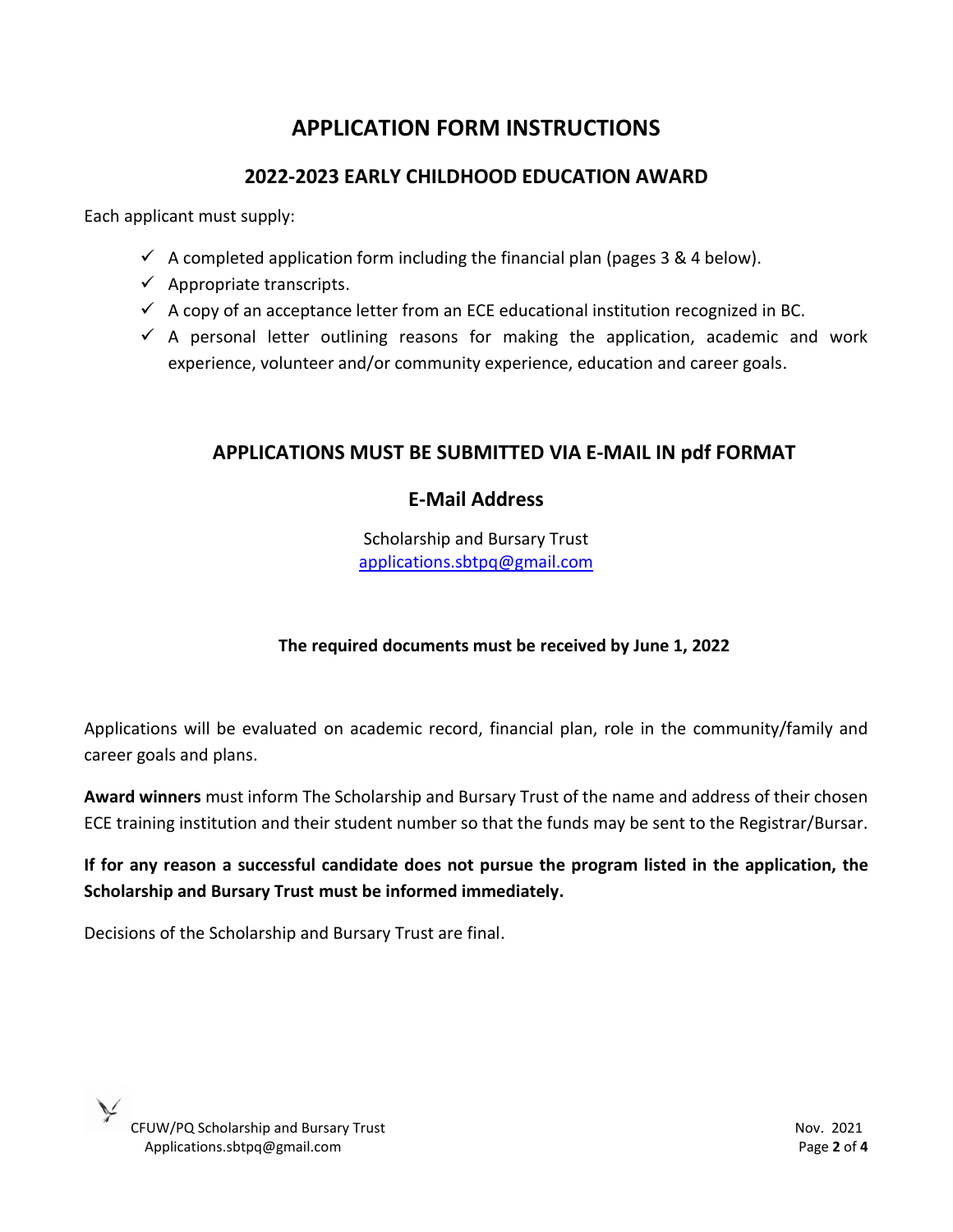# **EARLY CHILDHOOD EDUCATION AWARD APPLICATION FORM**

| <u> 1989 - Johann Stoff, deutscher Stoff, der Stoff, der Stoff, der Stoff, der Stoff, der Stoff, der Stoff, der S</u> |    |
|-----------------------------------------------------------------------------------------------------------------------|----|
|                                                                                                                       |    |
|                                                                                                                       |    |
| Institution you will attend in 2022-23 for your 2 <sup>ND</sup> year ECE program                                      |    |
|                                                                                                                       |    |
| If you receive an award, your photo and academic achievement may be displayed on the CFUW                             |    |
| Parksville/Qualicum website or in local media. Do you agree? YES                                                      | No |
|                                                                                                                       |    |
|                                                                                                                       |    |
|                                                                                                                       |    |
| Date                                                                                                                  |    |